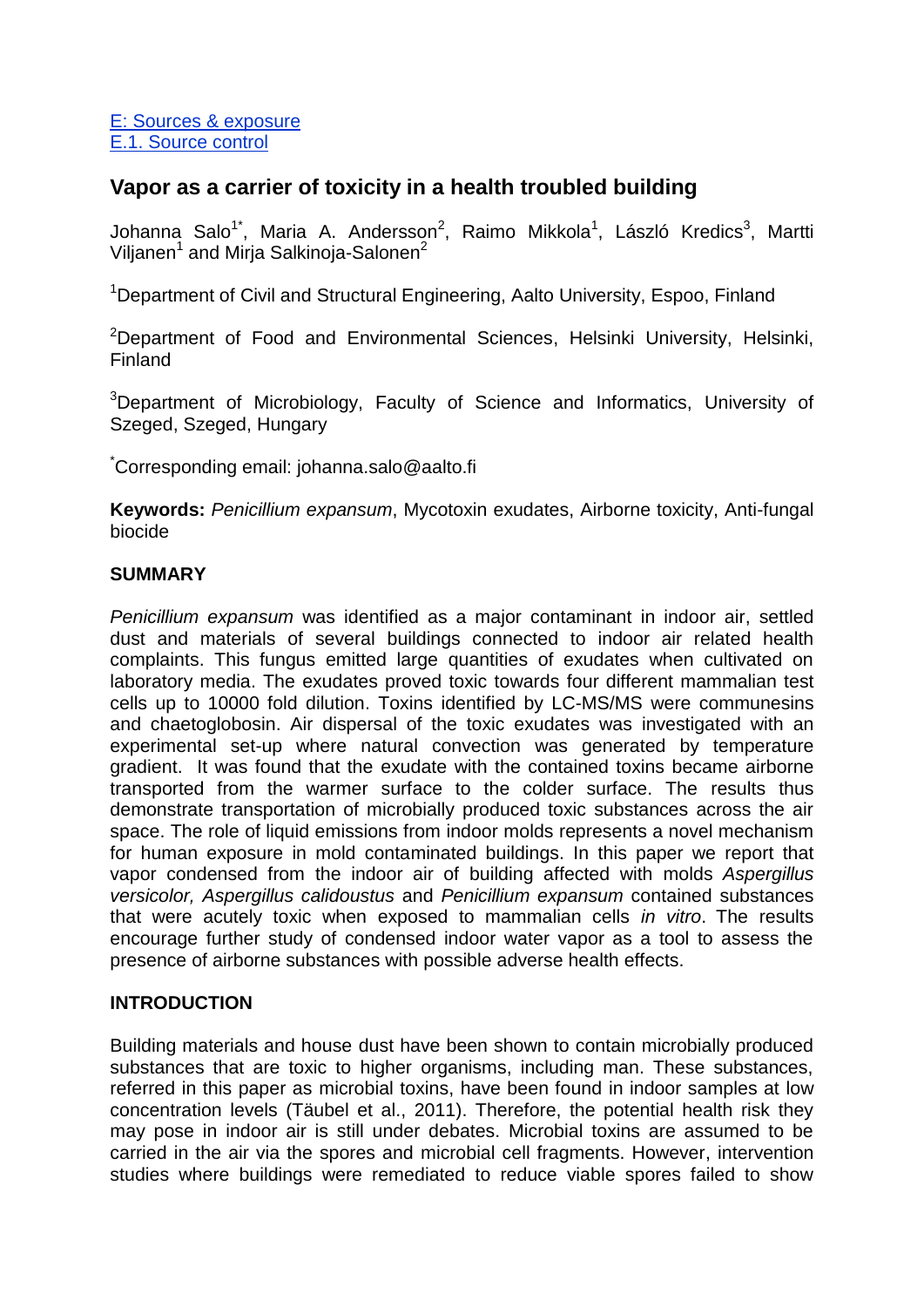reduction of building related ill health complaints (Sauni et al., 2011). Microbial and building material emitted air contaminants (VOC, MVOC) have been measured in a large number of studies but no proof for correlations with indoor health has been reported (Pasanen et al., 1998) Thus indoor air contaminating particulates and gaseous compounds has been extensively studied but indoor air water vapor as a carrier of adverse agents appears to have escaped research attention so far. Thus the true nature of a causative agent of adverse indoor health continues to be poorly understood. In the present study we offer evidence suggesting that condensed indoor water vapor may be useful as a tool to detect the presence of building contained undesirable substances.

### **METHODOLOGIES**

Buildings where the occupants' complaints were suspected to depend on indoor air quality were sampled by surface wiping (with autoclaved microfiber fabric, 16 cm<sup>2</sup>), settled dust collection, 6-stage Andersen impactor, deposition plates and specimens of construction material. The samples were cultured on 2% malt extract agar plates (35 ml per plate, Ø 9 cm, 63 cm<sup>2</sup>) sealed with adhesive tape immediately after the exposure and cultured under ambient light and 20 - 22°C. Biocidal resistance of the indoor fungi was tested using malt extract agar plates supplemented with boric acid (CAS 10043-35-3), borax (CAS 1303-96-4), arsenic pentoxide (CAS 1303-28-2) or arsenic trioxide (CAS 1327-53-3), PHMG (CAS 57028-96-3) and PHMG (CAS 91403-50-8) up to 500 - 2000 ppm. Fungal identification was by microscopic inspection (Samson et al., 1995) and verification by ITS or calmodulin sequences as described elsewhere (Kredics et al., 2007). Water vapor in indoor air was condensed into a stainless steel reservoir, with a surface area of 1380 cm<sup>2</sup> cooled to 3 °C. The harvested condensate was concentrated by evaporation at 62 °C and the residue dissolved in ethanol.

The individual colonies emerging on the plates within 4 weeks of incubation, as well as their liquid exudates, were assessed for toxicity using cell toxicological methods described elsewhere (Hoornstra et al., 2013; Rasimus et al., 2012) and for fluorescent emission using black light (360 nm, UVA Finland, Kauniainen). The target cells for toxicological assays were porcine spermatozoa from healthy live donors (delivered by an artificial insemination station, Figen OY, Tuomikylä, Finland) diluted in MR-A extender to 27  $\times$  10<sup>6</sup> sperms/ml and used within 3 days of delivery. Cell lines were cultured and exposed in tissue culture cabinet (5 vol %  $CO<sub>2</sub>$ , 19 %  $O<sub>2</sub>$ ) in N2, 95 % RH): kidney tubular epithelial cells (PK-15), feline fetal lung cells (FL) and murine neuroblastoma cells (MNA) were retrieved from EVIRA (The Finnish Food Safety Authority, Helsinki, Finland). Chemical identification of *P. expansum* mycotoxins was performed by LC-MS-methods described by Mikkola et al. (2012).

### **RESULTS AND DISCUSSION**

We studied a Finnish university building with reported indoor related human illness, constructed in 1959 - 1967, renovations made in 1997 - 2001 (Table 1). The building has a concrete frame, mineral wool and cork board isolation and a tile façade. The offices were sampled with four different methods. Several different toxin producing fungi were obtained by each method and from more than one office space. The most prevalent toxin producers are displayed in Figure 1.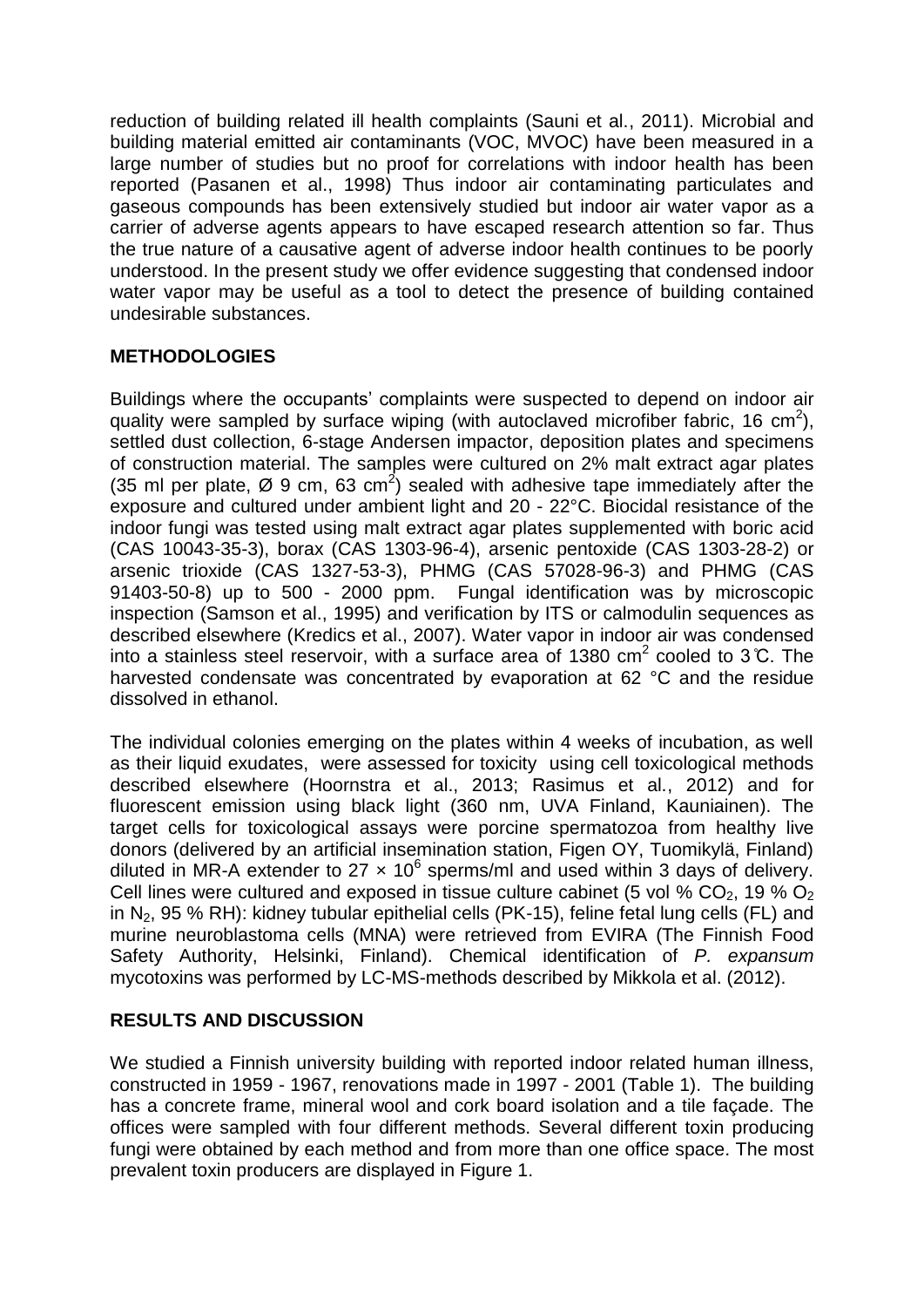

Figure 1. Colonies grown on malt extract agar plate from indoor samples in a health troubled office building (#1, Table 1). A) *Aspergillus calidoustus*, b) *Aspergillus versicolor* and c) *Penicillium expansum*. Top row: photographed under ambient light; bottom row: illuminated at 360 nm.

The most prevalent indoor fungus in offices in the building (#1, Table 1) was *Penicillium expansum* (Figures 1, 2). This fungus was found in settled dust, building materials and on deposition plates (1 h exposed). All colonies identified as *P. expansum* were toxic in *in vitro* tests. *P. expansum* was prevalent also in several other buildings investigated because of building related health complaints (Table 1).



Figure 2. *Penicillium expansum* from a primary colony on fall out plate (#3, Table 1). A) phase contrast microscopic image and b) fluorescence (ex. 450 - 490 nm) microscopic image double stained with propidium iodide (dyes single stranded DNA and RNA pink) and dsDNA dye Hoechst 33342 (blue).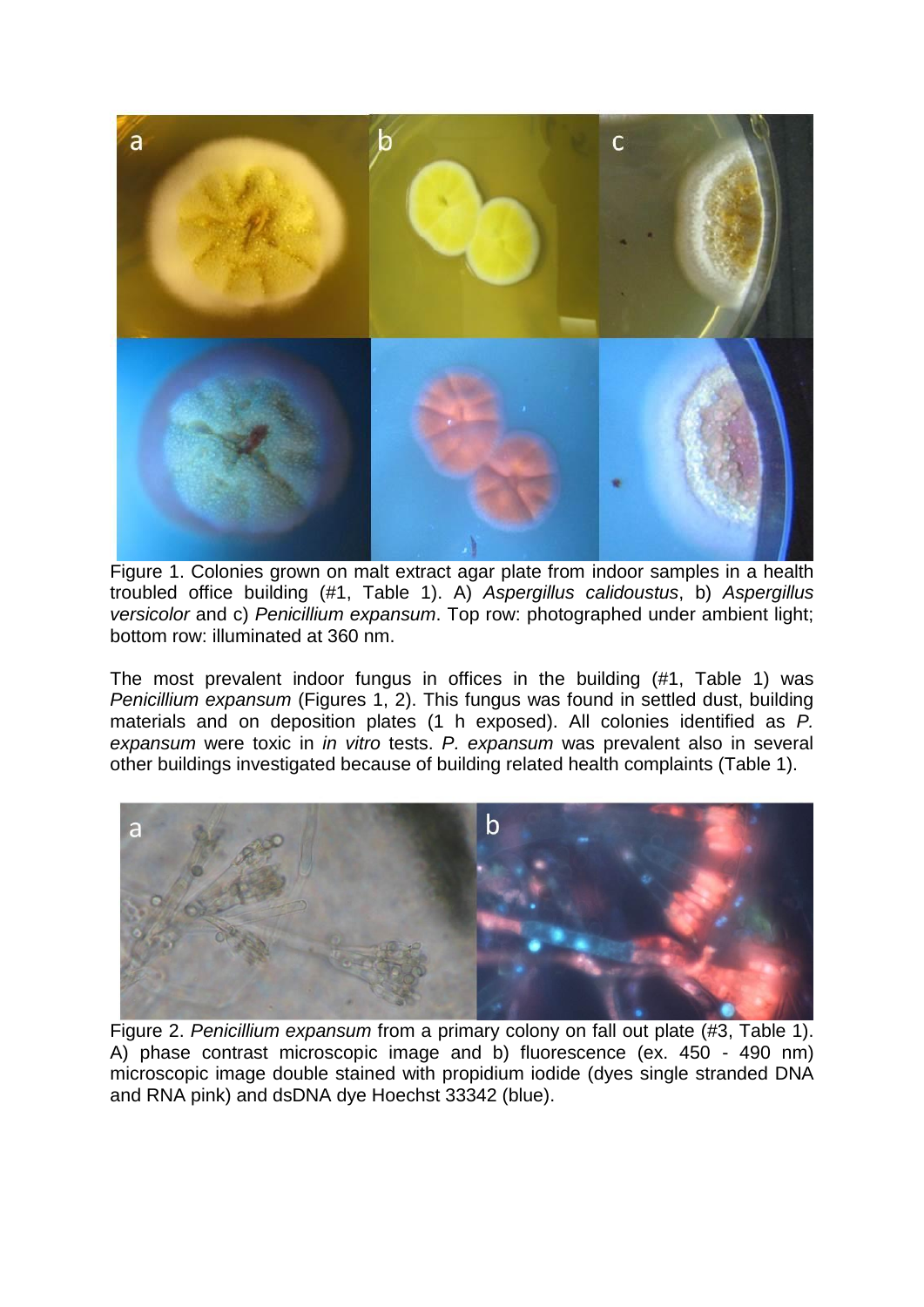|  |  | Table 1. Public buildings in southern Finland colonized by Penicillium expansum. |
|--|--|----------------------------------------------------------------------------------|
|  |  |                                                                                  |

| Number          | Buildings where P.<br>expansum was<br>found as a major<br>colonizer | Year of<br>construction | Sampling                                                                                                  | Year<br>investigated |
|-----------------|---------------------------------------------------------------------|-------------------------|-----------------------------------------------------------------------------------------------------------|----------------------|
| 1               | Several offices of a<br>university institute<br>(Espoo)             | 1958 - 1963             | Indoor Air (Andersen 6-<br>stage impactor), settled<br>dust, deposition plate,<br>building material: cork | 2013,<br>2014        |
| $\overline{2}$  | Offices in an<br>education institute<br>(Helsinki)                  | In the<br>1950s         | Wipe sample from<br>horizontal surface                                                                    | 2014                 |
| 3               | Elementary school<br>(Helsinki)                                     | 2009                    | Deposition plate                                                                                          | 2010                 |
| 4               | Elementary school<br>(Lahti)                                        | In the<br>1960s         | Deposition plate +<br>settled dust                                                                        | 2013                 |
| 5               | Ice rink (Nivala)                                                   | 1995                    | Settled dust                                                                                              | 2014                 |
| <b>Material</b> | Unused gypsum<br>board in warehouse                                 |                         | Building material:<br>gypsum board                                                                        | 2013                 |

Adan et al. (2011) and Samson (2011) indicated *P. expansum* as a common contaminant in indoor air. Our findings indicate that toxin producing *P. expansum* is an important colonizer of health troubled buildings in Finland and was also found as contaminant in unused building materials (Table 1). So far, *P. expansum* received little attention as a harmful indoor space colonizer of buildings in Finland (Nevalainen et al., 2015, Pietarinen et al., 2008).

An explanation for not observing *P. expansum* may be found in the official method of the Finnish Ministry of Social Affairs and Health (STM, 2003) that limits the sampling season to the months when the soil is frozen and the cultivation time to 7 days,  $25 \pm$ 3 ̊C with no sealing of plates. In order to be able to cultivate for 28 d enabling slow growing fungi to form colonies, the agar plates were sealed to reduce excessive drying in the laboratory air, usually < RH 30 %. In the winter months the outdoor monthly average water vapor content in Finland varies between 1.17–3.28  $q/m^3$ (RIL, 2000), equivalent to relative humidities of 5 - 14 %, when warmed to 25 ̊C and RH 4 - 12 % at 28 ̊C.

Buildings in Finland contain large amounts of antifungal chemicals aimed to increase the fungal resistance of building materials. According to statistics of the Finnish Ministry of Environment, the summed usage in years 1994 - 2006 for building materials was 3652 000 kg of arsenic pentoxide and 432 000 kg of boron compounds (Repo, 2009). In addition, biocidal polyguanides PHMG and PHMB were used at a rate of 10000 kg per year since 1995, with the aim to protect indoor space against molds. The Finnish building stock contains about 434 million square meters, of which 63 % is in residential buildings and 37 % in other buildings (Reijula et al., 2012).

We investigated the efficacy of these building antifungals against *P. expansum*  cultivated from health troubled buildings and found that *P. expansum* was not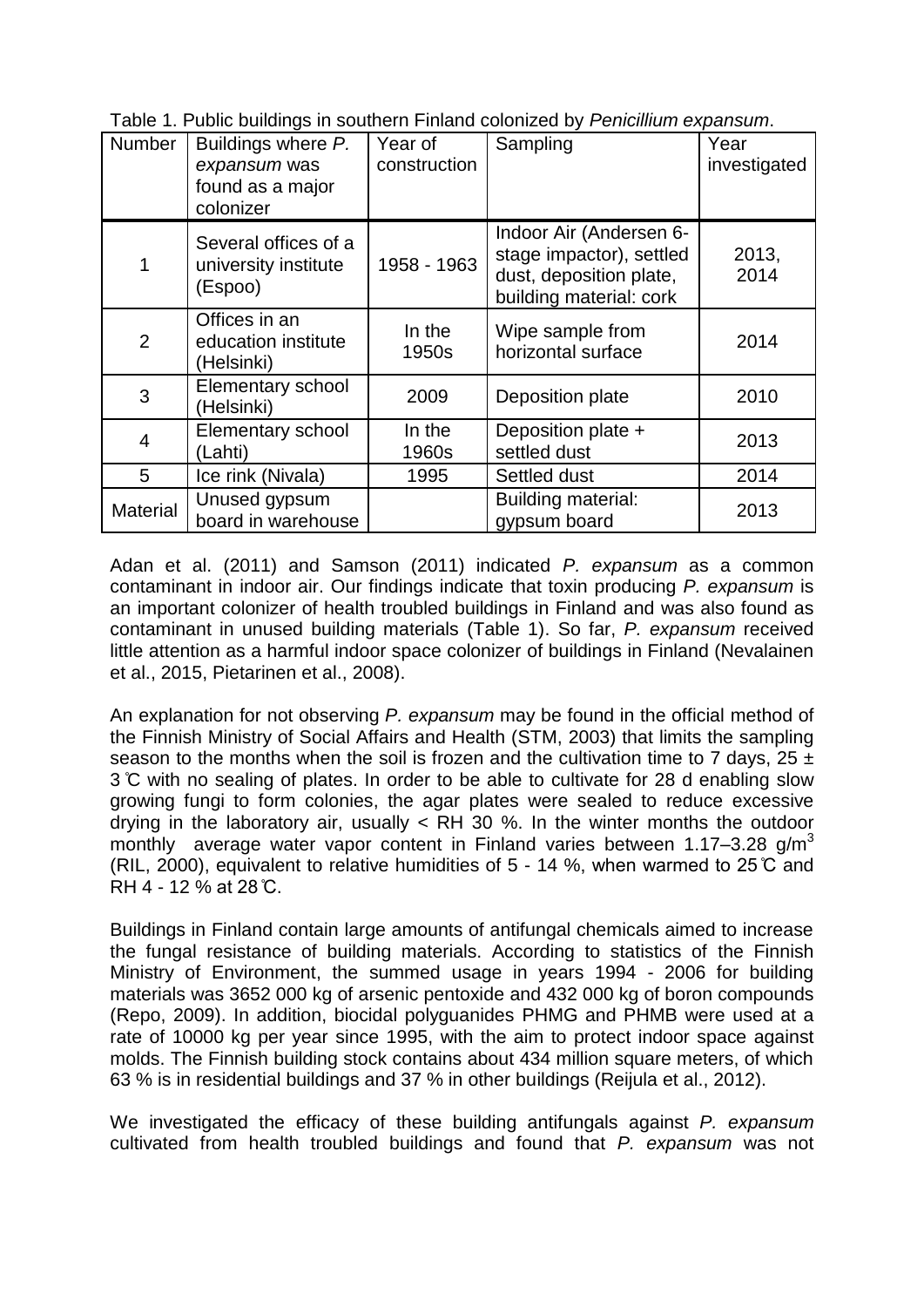prevented by the presence of arsenic, boron or polyguanide compounds at concentrations equal or higher than those expected in buildings (Figure 3).



Figure 3. Fall out plates of indoor air microbes from a school building (#4, Table 1). Malt extract agar plate supplemented with a) Arsenic  $As_2O_3$  200 ppm, b) Borax 500 ppm, c) PHMB 500 ppm, d) Boric acid  $H_3BO_3$  2000ppm or e) PHMG 500 ppm.

The results thus indicate that the current and the near past practice in using biocidal antimicrobials may offer selective advantage for *P. expansum* and is likely to be ineffective in remediating buildings already colonized by this fungus.

Indoor fungi are well known to produce highly toxic metabolites called mycotoxins. Nevertheless, investigations targeted to finding these toxins in indoor air at toxicologically relevant concentrations failed for many years. In 2008, Gottschalk et al. reported toxic concentrations of satratoxins G and H in indoor air. Later they reported that *Stachybotrys spp.* emitted toxins as exudate droplets rather than spores as was assumed before (Gareis and Gottschalk, 2014). Interestingly, indoor isolates of *P. expansum* also appear to extrude droplets (Figures 3, 4).



Figure 4. Droplets produced by a) the indoor isolate *Penicillium expansum* P61 growing on malt extract agar, b) cork board sample from an exterior wall of university office building (#1, Table 1) growing on malt extract agar and c) the same plate photographed after illumination at 360 nm. On both plates exudate droplets produced by the fungus are visible.

Exudates produced by *P. expansum* P61 were collected by micropipetting and tested for toxicity. It was found that exudates were toxic towards two porcine cell types (kidney epithelium and spermatozoa), feline lung cells (FL) and murine neuroblastoma cells (MNA). The exudates proved toxic toward these test cells at dilutions up to 1000–10000 fold. Communesins A, B and D and chaetoglobosin were identified from these exudates by LC-MS/MS. The present findings are, to our knowledge, the first report of highly concentrated, toxicologically significant quantities of mycotoxins emitted in liquid form by *P. expansum*. The same mycotoxins of *P. expansum* were earlier reported by Andersen et al. (2004) from plate cultured hyphal biomass of food isolates and two indoor air isolates from Denmark.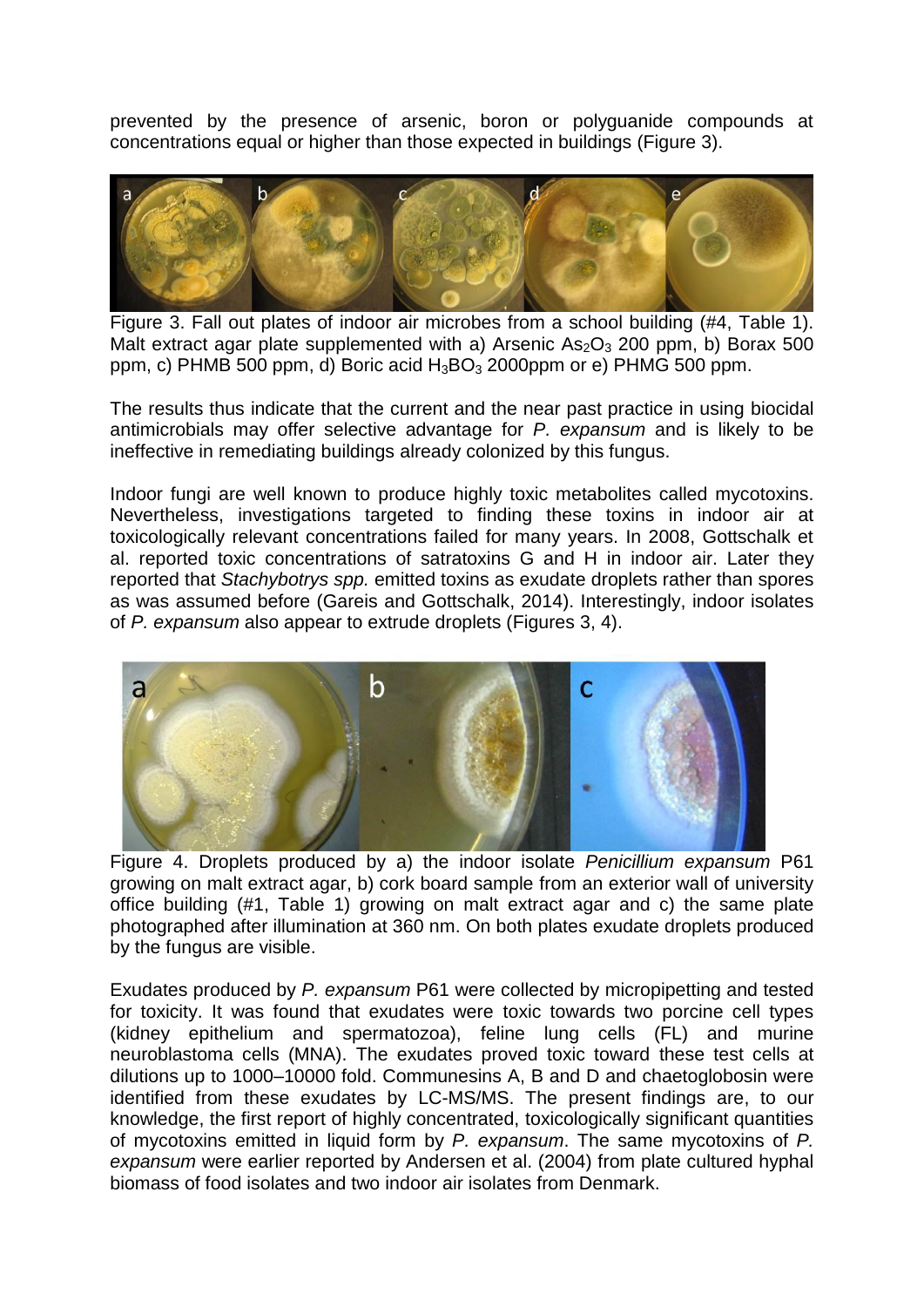The question whether toxic exudates of *P. expansum* could disperse into air space was tested with an experimental setup using a Petri dish where natural convection was generated by temperature gradient. The dish temperature was 15.7 ̊C and the lid cooled to 12.1 ̊C. We found that exudate droplets with the contained toxins, became airborne transported from the warmer surface to the colder surface, and condensed as droplets visible on the lid (Figure 5). The droplets were harvested by using a capillary pipette and analyzed for toxicity and by LC-MS methods described earlier (Andersson et al. 2010, Mikkola et al. 2012). The droplets proved toxic and mass spectrometry showed that the droplets contained communesins and chaetoglobosin.



Figure 5. Droplets produced by *Penicillium expansum* P61 airborne transported from the agar surface of the petri dish  $(0, 90 \text{ mm})$  to the lid of the dish.

Indoor moisture has, so far, been considered as a promoter of mold growth, but as shown in Figure 5, it also may function as a carrier of toxic compounds. Next we asked a question whether airborne transport of indoor toxicants with water vapor could also operate in a large space like an office room. To this end we condensed indoor vapor as water and assayed its toxicity with *in vitro* methods as described above for *P. expansum* exudate droplets. The obtained yields were 7 - 68 ml of condensate containing up to 1 mg of evaporation residual.

Table 2. Toxicity of water vapor condensed from indoor air and the relevant average parameters during the harvest period. Harvested quantity of water corresponded to water vapor contained in 17.5 - 21 cubic meters of indoor air in that space and time.

| Indoor space from<br>where the water<br>vapor condensed | Volume of<br>the room | Length of the<br>collection<br>period | Average parameters<br>during the collection<br>period |                            |             | Toxic $*$ |
|---------------------------------------------------------|-----------------------|---------------------------------------|-------------------------------------------------------|----------------------------|-------------|-----------|
| was harvested                                           | $\text{[m}^3]$        | [d]                                   | <b>RH</b>                                             |                            | $V_{\rm S}$ |           |
|                                                         |                       |                                       | [%]                                                   | $\lceil \mathrm{C} \rceil$ | [g/m $^3$ ] |           |
| Negative control<br>(RO-water)                          |                       |                                       |                                                       |                            |             |           |
| Office room 1                                           | 84                    | 3                                     | 40.8                                                  | 26.1                       | 9.9         | $\pm$     |
| Office room 2                                           | 45                    | 4.5                                   | 25.8                                                  | 26.6                       | 6.5         | $\ddot{}$ |
| in.<br><b>Class</b><br>room<br>elementary school        | 210                   | 5                                     | 26                                                    | 23.0                       | 5.3         |           |
| Positive<br>reference<br>toxicant (Triclosan)           |                       |                                       |                                                       |                            |             | ٠         |

 $v_s$  = water vapor content [g/m<sup>3</sup>], \*Toxic response by one or several of the target cells  $(n = 3)$  used.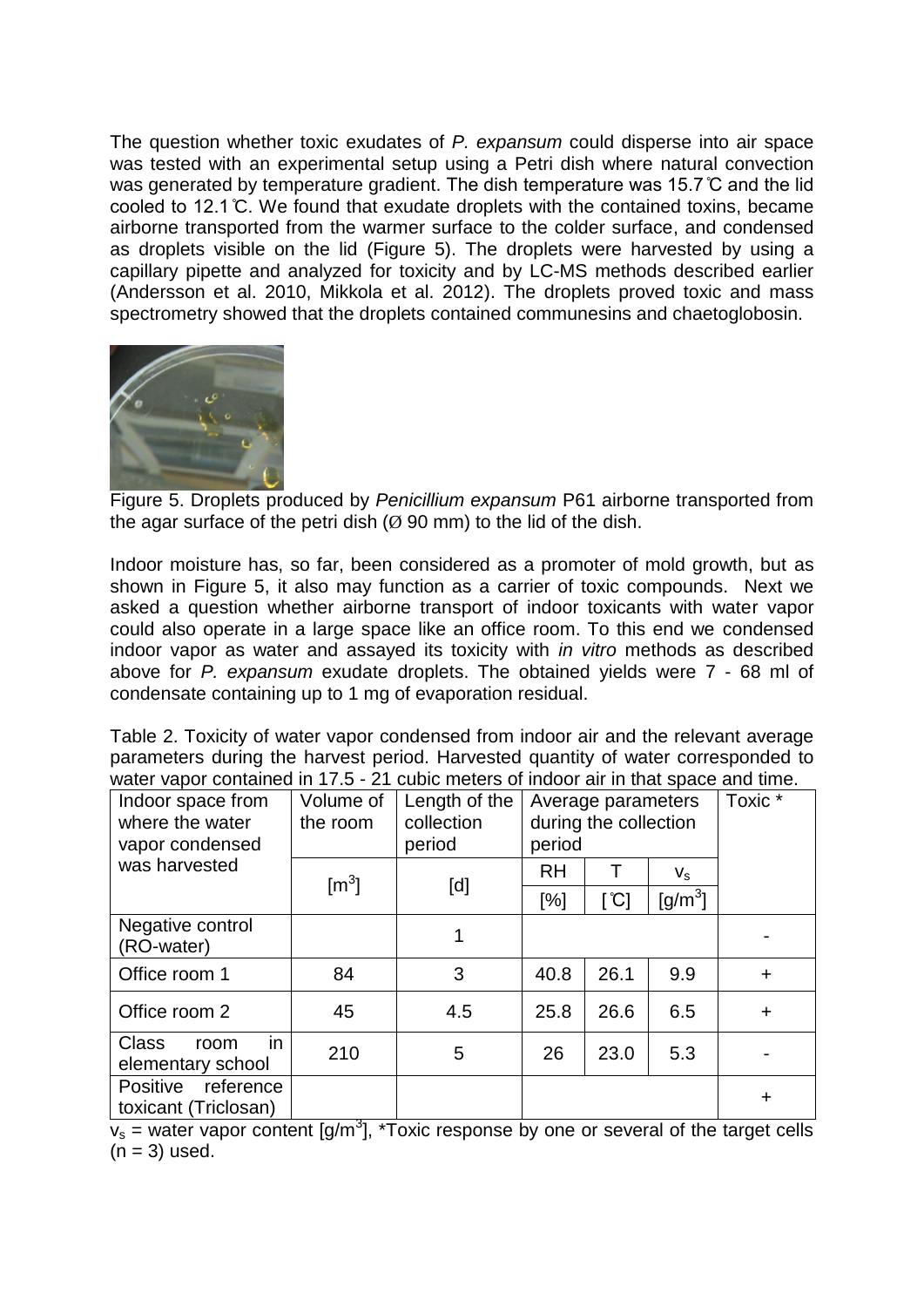The results show that toxic condensates were obtained within 3 - 5 days from two offices where the occupants reported building related ill health symptoms. This shows that harvesting airborne vapor was more effective for obtaining samples applicable for toxicity assays than sampling of airborne dust where a minimum of 10 mg dust and ≥ 30 d of harvesting was required for samples sufficient for toxicity assays (Andersson et al. 2010). The class room not involved with health complaints yielded condensates with no detectable cell toxicity. These results encourage to further study condensed indoor water vapor as a tool to assess the presence of airborne substances with possible adverse health effects. Condensing airborne moisture enables repeated and quantitative sampling and furthermore, was sufficient for assaying harmful air contaminants by cell toxicological methods.

# **CONCLUSIONS**

1) Toxin producing *P. expansum* was found as a major contaminant in several health troubled public buildings. 2) This fungus appeared to be tolerant to high concentrations (500 - 2000 ppm) of wood preserving chemicals (arsenic, boric acid, borax) and polyguanide antimicrobials (PHMG, PHMB). 3) a *P. expansum* indoor isolate was shown to emit its toxins communesins A, B, D and chaetoglobosin as exudate droplets from which the toxins mobilized into the air. 4) We demonstrated that airborne toxic substances could be harvested by condensing indoor air water vapor. 5) Our results indicate that water condensed from the indoor vapor is a useful tool for assessing toxic contaminants in inhaled air.

# **ACKNOWLEDGEMENT**

Finnish Foundation for Work Environment, grant #112134 and The Academy of Finland, CoE grant # 118637. The authors wish to thank for cell culture expertise Maria Hautaniemi (EVIRA) and for technical expertise Mika Kalsi, Riitta Saastamoinen, Tuula Suortti (Helsinki University) and Veli-Antti Hakala, Pertti Alho, Lauri Sipilä (Aalto University). This work was conducted in partial fulfilment for the doctoral thesis of Johanna Salo (Aalto University).

# **REFERENCES**

- Adan OCG, Huinink HP and Bekker M (2011) Water relation of fungi in indoor environments. In: Adan, O.C. & Samson, R.A. (eds.) Fundamentals of mold growth in indoor environments and strategies for healthy living. Wageningen: Wageningen Academic Publishers, pp. 41–66.
- Andersen B, Smedsgaard J and Frisvad JC (2004) *Penicillium expansum*: consistent production of patulin, chaetoglobosins, and other secondary metabolites in culture and their natural occurrence in fruit products. *Journal of Agricultural and Food Chemistry*, 52, 2421–2428.
- Andersson MA, Mikkola R, Rasimus S, Hoornstra D, Salin P, Rahkila R, Heikkinen M, Mattila S, Peltola J, Kalso S andSalkinoja-Salonen M (2010) Boar spermatozoa as a biosensor for detecting toxic substances in indoor dust and aerosols. *Toxicology in Vitro*. 24, 2041–2052.
- Gareis M and Gottschalk C (2014) *Stachybotrys* spp. and the guttation phenomenon. *Mycotoxin Research*, 30, 151–159.